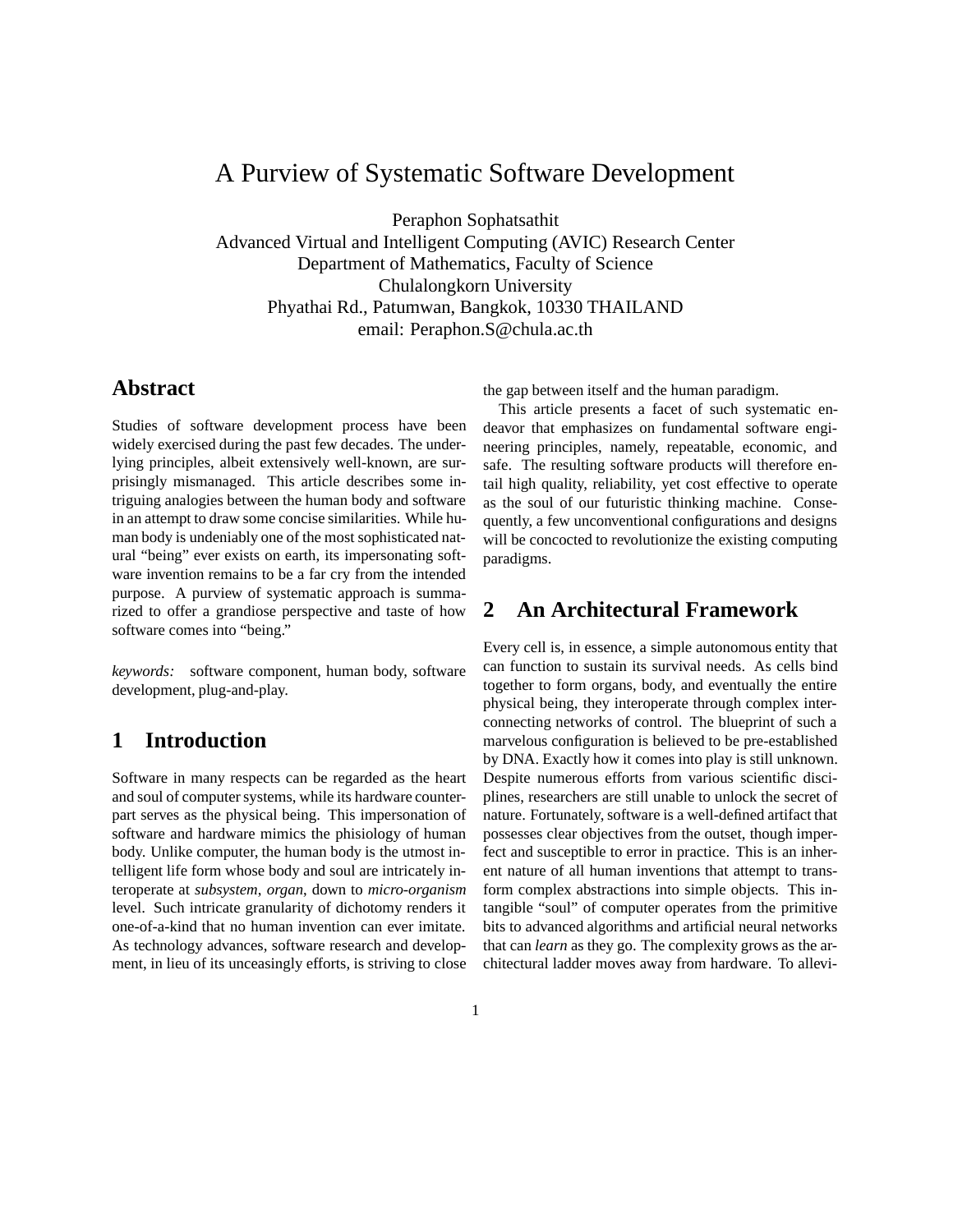ate and cope with such predicament, software researchers and developers alike laboriously strive to refine this invention by mimicking nature. A cell is envisioned as a component, an organ as a package, a body part as a subsystem, and the body as a system. This basic building block scheme lends itself to a wide array of innovative development paradigms, e.g., reuse, plug-and-play, and COTS. Such proliferation of flexible selections does not come without a high price, i.e., component standardization and operational overhead.

At the heart of central control lies intelligent algorithmic methods that regulate the functions of control components or the "brain." Figure 1 illustrates the structure of such component-based software systems. These components are *plugged* onto the control support back plane, which is regulated by the *brain* or central control functions known as the *operationg system*. All system capabilities are performed by this software subsystem or "organ." This analogy continues to instill the evolutionary R&D of software architectural framework.



Figure 1: Structure of component-based software systems.

# **3 Configuration and Design of Software**

Based on human analogy, the architectural framework rests on basic *cellular* building blocks or components that serve as the fundamental development units. Each component performs only one function, thereby permitting component replacement, integration, and most important of all, reuse. As the level of abstraction increases, components are combined to form packages through standard user interfaces. This is achieved by means of well-defined interface specifications [1], interconnecting association, and control discipline that form component standard. This is akin to file operation package that is associated with file management sub-systems. Invocation and processing control are administered by the operating systems.

A number of architectural abstraction conflicts may arise according to conventional layered configuration. One prominent and well-known problem is component abstraction hierarchy. The depth of inheritance tree plays a major role in such conflicts. Moreover, the overhead incurred from information transport among layers (e.g., polymorphic operations, multiple inheritance, etc.) may offset the abstraction so preserved, thus rendering abstraction gains to be an unworthy tradeoff.

Another problem that must be rectified (and ultimately eliminated) is software defect. This short-fall has plagued software development since its inception. Modern testing methods, in particular, fault prediction techniques as exemplified by [2] herald state-of-the-art endeavor that is set forth toward achieving fault-free software components and products. A concise discussion of some relevant design aspects will be described to support the *systematic philosophy* of software design principles and practices.

Bearing the aforementioned component-based architecture in mind, the design issues thus rely on many proven principles, namely, abstraction, information hiding, encapsulation, and modularity. These principles will work well only if the underlying support mechanisms are standardized and reliable. In other words, there must be standard interfacing and operating protocols that enable "plug-and-play" to operate smoothly, having as few incompatibilities as possible.

The paradigm of component-based software development has brought about the notion of OOA and OOD for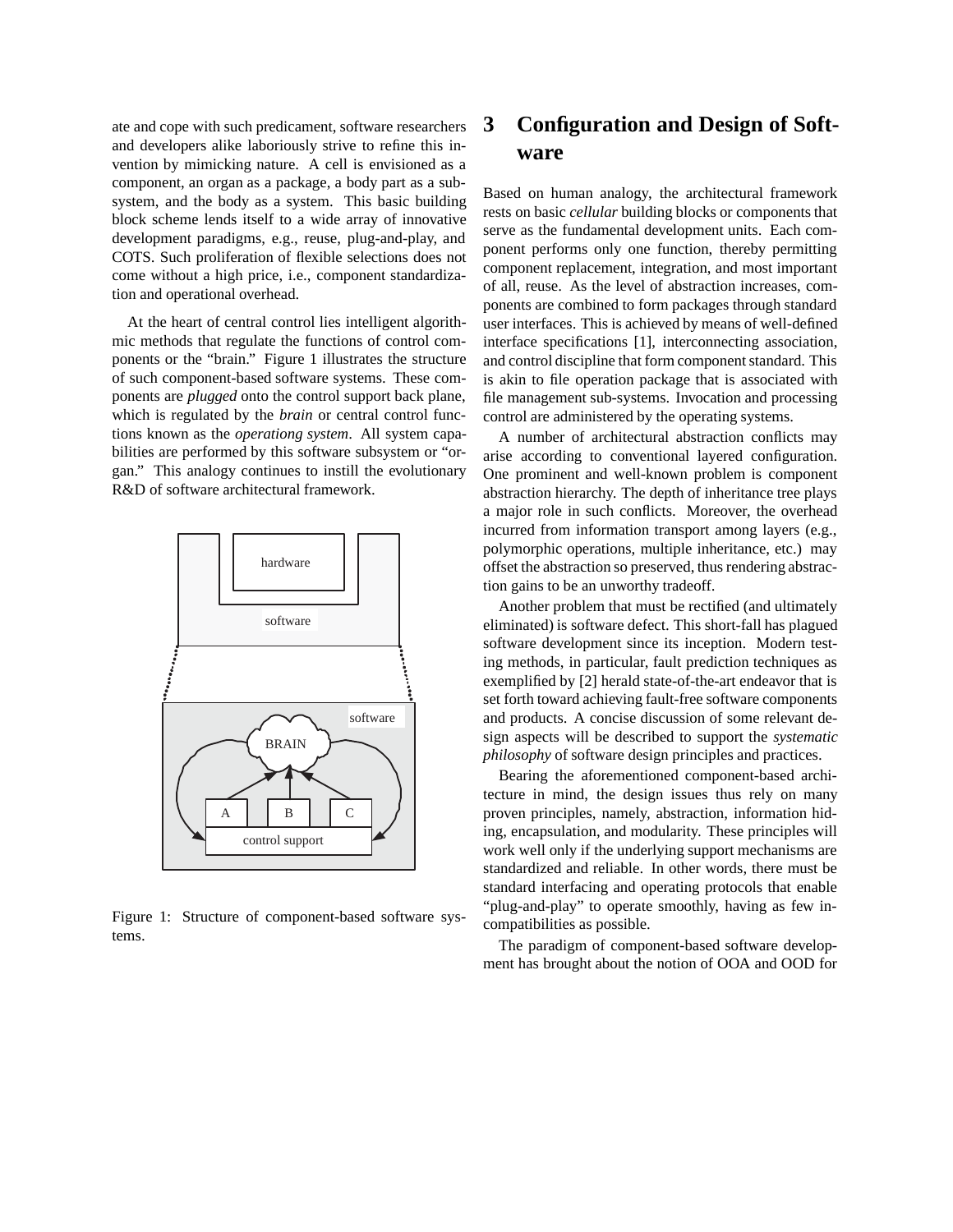decades. Modern researches have embarked on hybrid approaches by introducing RAD, AOSD, Agile, or XP, to name a few. These approaches offer flexible means to enhance the design process as development life cycle shrinks, whereby accelerating software product release to suit the fast-changing needs. A simplified design process is given in Figure 2 to demonstrate its iterative, repeatable, methodical, and effective procedures. As such, various design aspects can be verified regularly as development progresses to ensure their correctness, consistency, and compliance with engineering principles.

Some revolutionary design philosophies usually encompass test design during the component (or unit) design stage. Many modern testing techniques are employed at component level to serve the purpose, e.g., finite state machine, architectural description language, hardware description language, etc. Specific test provisions are arranged to exercise particular test cases [3]. As the number of components grows, so does design complexity. The use of design configuration, document control, and design archive permits large-scale software development, where teamwork is essential. Such work flow entails *virtual* cooperation in many software development organizations, thereby overcoming physical barriers for the software teams. Components can be check-in/check-out during different testing stages (unit, integration, and system testing) according to project schedule. Each unit development folder is subsequently integrated from related components to form phase-deliverables. This integration process is performed repeatedly throughout the development life cycle which eventually becomes the final software product.

#### **4 Ad hoc and Reuse Development**

The advent and proliferation of the Internet inevitably creates a paradigm shift on software products and their development process. Internet-based software does not undergo the same development life cycle as its large-scale application counterpart. Turnaround time of each release is swift. Obsolescence is no longer the issue, but rather new capabilities and nifty features are added. Careful considerations on development with/for reuse become essential. Configuration management is undoubtedly called for as complexity grows and time-to-release shrinks. Conven-



Figure 2: A systematic design process.

tional project team and philosophy are too cumbersome to apply. Instead Agile/XP environments are often proved to be effective. As a consequence, some formality of documentation management may be loosen to ease the burden and keep the project in perspective.

In order to speed up the development process, developers gradually opt for COTS approach to "assemble" software packages and products. This configuration requires standard interface that glues those components together. The problem is no existing de-facto standard that can support the very notion of "plug-and-play" as its hardware counterpart. Consequently, components do not function together as a unified combination and hence induce defects. This, in turn, creates a formidable diagnostic chore or in an infamous programming jargon *debugging*. Such